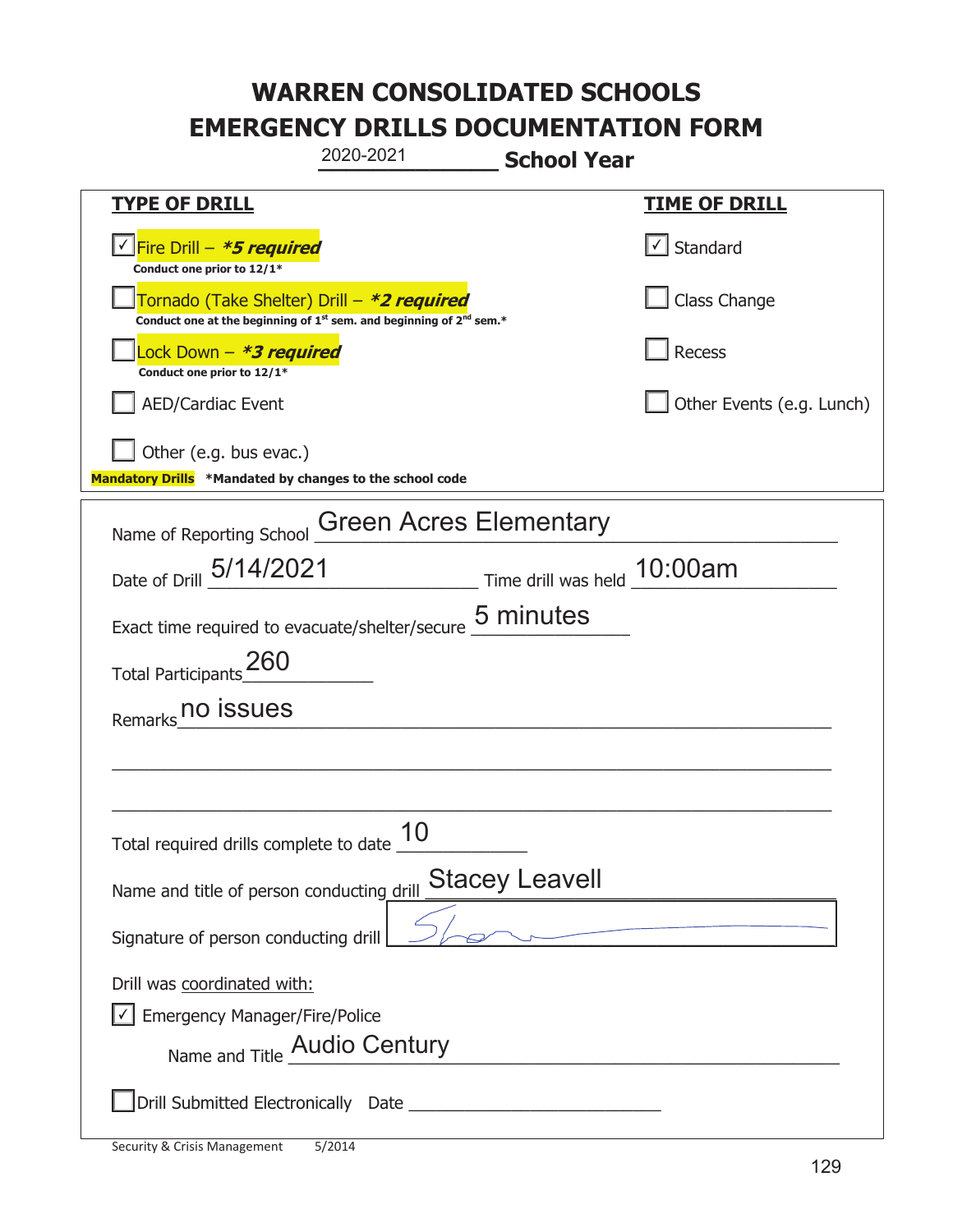|                                                                                    | 2020-2021                                                                                   | <b>School Year</b>          |                           |
|------------------------------------------------------------------------------------|---------------------------------------------------------------------------------------------|-----------------------------|---------------------------|
| <b>TYPE OF DRILL</b>                                                               |                                                                                             |                             | <u>TIME OF DRILL</u>      |
| Fire Drill - *5 required<br>Conduct one prior to 12/1*                             |                                                                                             |                             | Standard                  |
| Tornado (Take Shelter) Drill – *2 required                                         | Conduct one at the beginning of 1 <sup>st</sup> sem. and beginning of 2 <sup>nd</sup> sem.* |                             | Class Change              |
| Lock Down - <b>*3 required</b><br>Conduct one prior to 12/1*                       |                                                                                             |                             | Recess                    |
| <b>AED/Cardiac Event</b>                                                           |                                                                                             |                             | Other Events (e.g. Lunch) |
| Other (e.g. bus evac.)<br>Mandatory Drills *Mandated by changes to the school code |                                                                                             |                             |                           |
| Name of Reporting School                                                           | <b>Green Acres</b>                                                                          |                             |                           |
| Date of Drill 4/30/2021                                                            |                                                                                             | Time drill was held _9:30am |                           |
| Exact time required to evacuate/shelter/secure 5 minutes                           |                                                                                             |                             |                           |
| Total Participants_250                                                             |                                                                                             |                             |                           |
| Remarks ALICE drill - no issues                                                    |                                                                                             |                             |                           |
|                                                                                    |                                                                                             |                             |                           |
|                                                                                    |                                                                                             |                             |                           |
| Total required drills complete to date $\frac{9}{4}$                               |                                                                                             |                             |                           |
| Name and title of person conducting drill                                          |                                                                                             | <b>Stacey Leavell</b>       |                           |
| Signature of person conducting drill                                               |                                                                                             |                             |                           |
| Drill was coordinated with:                                                        |                                                                                             |                             |                           |
| <b>Emergency Manager/Fire/Police</b>                                               |                                                                                             |                             |                           |
|                                                                                    |                                                                                             |                             |                           |
| $\vee$ Drill Submitted Electronically Date $_2$ 5-3-2021                           |                                                                                             |                             |                           |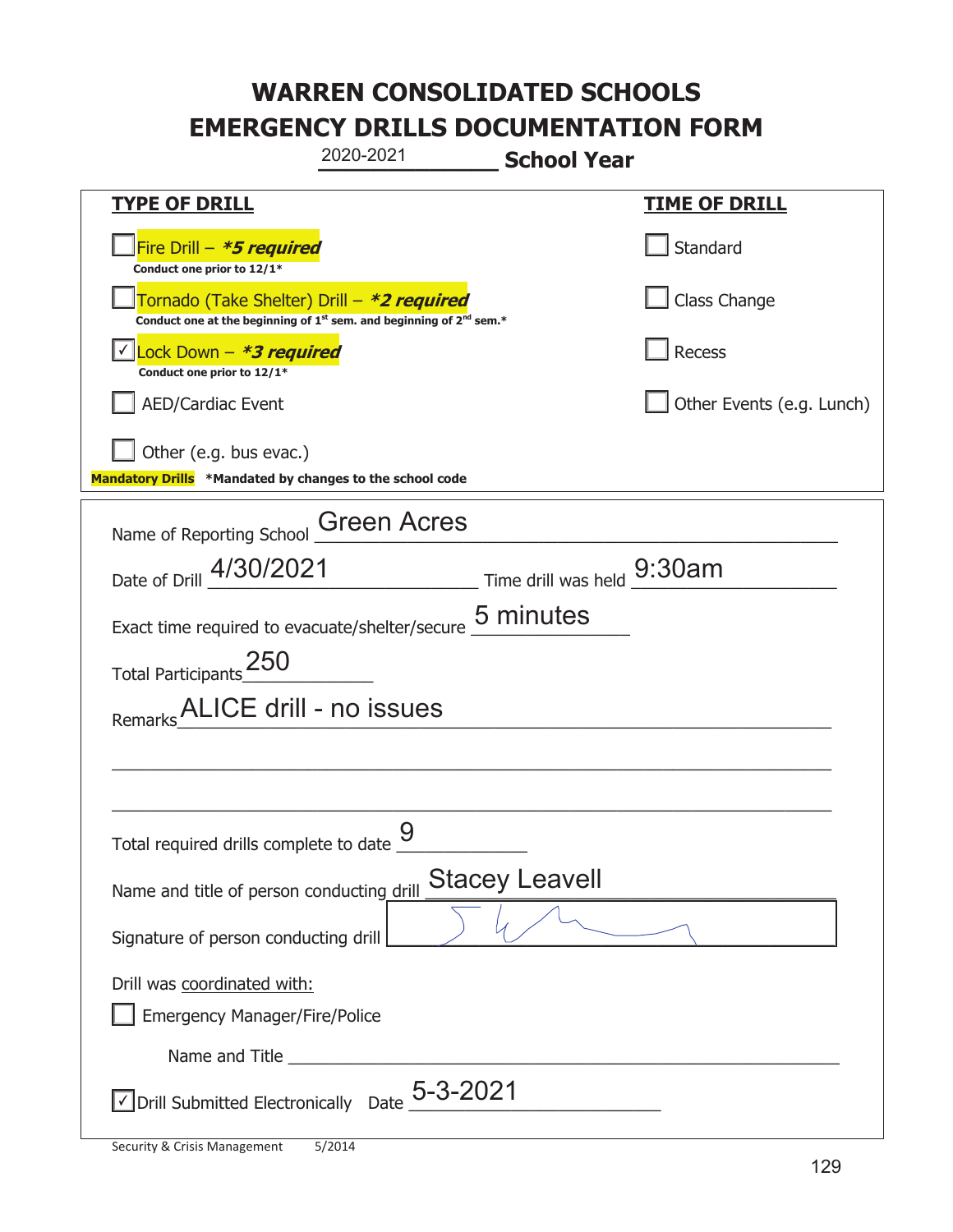|                                                                                    | 2020-2021                                                                                   | <b>School Year</b>       |                           |
|------------------------------------------------------------------------------------|---------------------------------------------------------------------------------------------|--------------------------|---------------------------|
| <b>TYPE OF DRILL</b>                                                               |                                                                                             |                          | <b>TIME OF DRILL</b>      |
| <u> √ Fire Drill – <i>*5 required</i></u><br>Conduct one prior to 12/1*            |                                                                                             |                          | Standard                  |
| Tornado (Take Shelter) Drill – *2 required                                         | Conduct one at the beginning of 1 <sup>st</sup> sem. and beginning of 2 <sup>nd</sup> sem.* |                          | Class Change              |
| Lock Down - *3 required<br>Conduct one prior to 12/1*                              |                                                                                             |                          | Recess                    |
| <b>AED/Cardiac Event</b>                                                           |                                                                                             |                          | Other Events (e.g. Lunch) |
| Other (e.g. bus evac.)<br>Mandatory Drills *Mandated by changes to the school code |                                                                                             |                          |                           |
| Name of Reporting School Green Acres                                               |                                                                                             |                          |                           |
| Date of Drill April 14, 2021                                                       |                                                                                             | Time drill was held 2:30 |                           |
| Exact time required to evacuate/shelter/secure 5 minutes                           |                                                                                             |                          |                           |
| <b>Total Participants</b>                                                          |                                                                                             |                          |                           |
| Remarks                                                                            |                                                                                             |                          |                           |
|                                                                                    |                                                                                             |                          |                           |
|                                                                                    |                                                                                             |                          |                           |
| Total required drills complete to date $\frac{8}{4}$                               |                                                                                             |                          |                           |
| Name and title of person conducting drill                                          |                                                                                             | <b>Stacey Leavell</b>    |                           |
| Signature of person conducting drill                                               |                                                                                             |                          |                           |
| Drill was coordinated with:                                                        |                                                                                             |                          |                           |
| <b>Emergency Manager/Fire/Police</b>                                               |                                                                                             |                          |                           |
|                                                                                    |                                                                                             |                          |                           |
|                                                                                    |                                                                                             |                          |                           |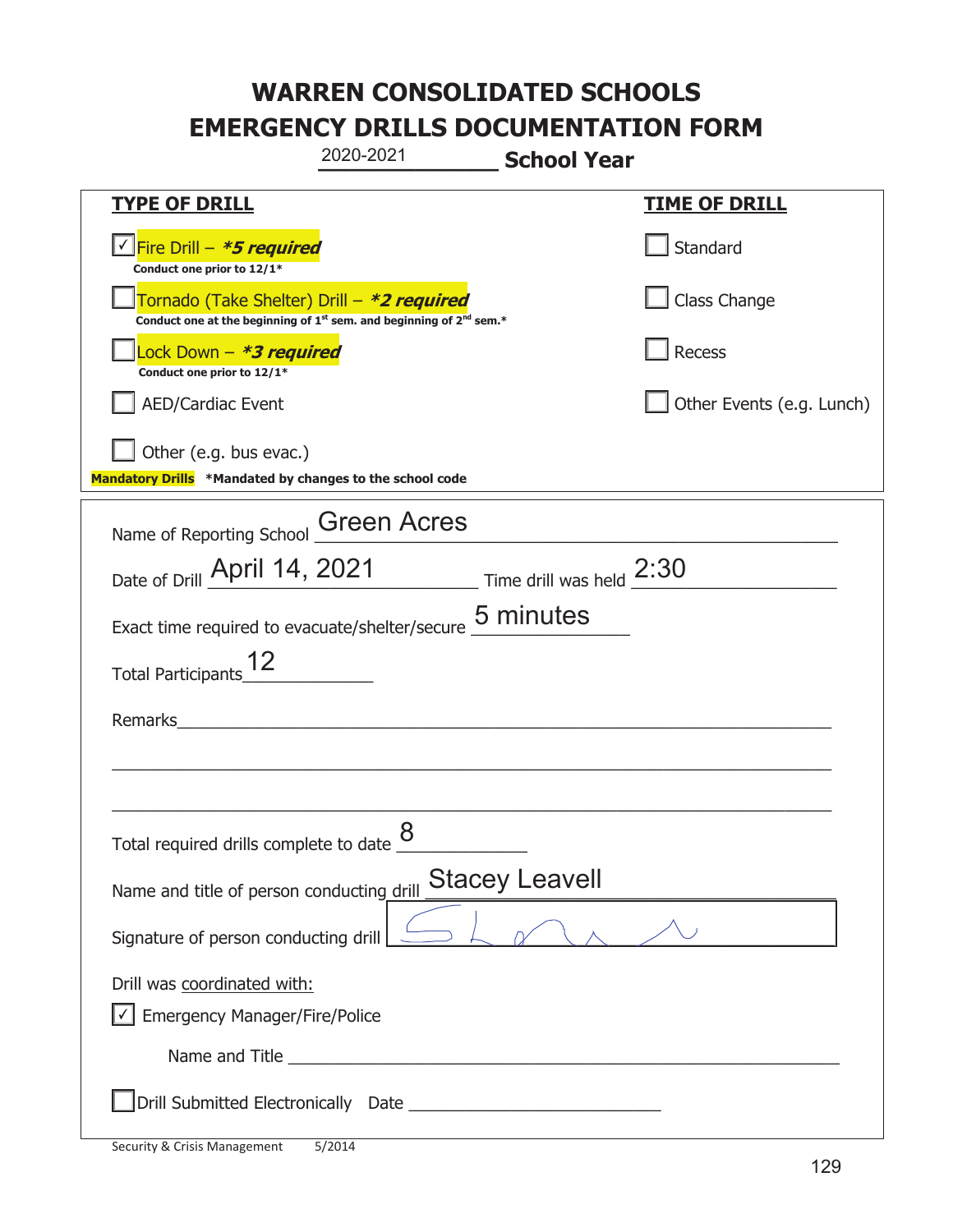|                                                                                    | 2020-2021                                                                                   | <b>School Year</b>          |                           |
|------------------------------------------------------------------------------------|---------------------------------------------------------------------------------------------|-----------------------------|---------------------------|
| <u>TYPE OF DRILL</u>                                                               |                                                                                             |                             | <b>TIME OF DRILL</b>      |
| Fire Drill - *5 required<br>Conduct one prior to 12/1*                             |                                                                                             |                             | √ Standard                |
| Tornado (Take Shelter) Drill – *2 required                                         | Conduct one at the beginning of 1 <sup>st</sup> sem. and beginning of 2 <sup>nd</sup> sem.* |                             | Class Change              |
| Lock Down - *3 required<br>Conduct one prior to 12/1*                              |                                                                                             |                             | Recess                    |
| AED/Cardiac Event                                                                  |                                                                                             |                             | Other Events (e.g. Lunch) |
| Other (e.g. bus evac.)<br>Mandatory Drills *Mandated by changes to the school code |                                                                                             |                             |                           |
| Name of Reporting School                                                           | <b>Green Acres Elementary</b>                                                               |                             |                           |
| Date of Drill March 30, 2021                                                       |                                                                                             | Time drill was held 10:00am |                           |
| Exact time required to evacuate/shelter/secure                                     |                                                                                             | 5 minutes                   |                           |
| Total Participants_8                                                               |                                                                                             |                             |                           |
| No issues<br>Remarks                                                               |                                                                                             |                             |                           |
|                                                                                    |                                                                                             |                             |                           |
|                                                                                    |                                                                                             |                             |                           |
| Total required drills complete to date $\frac{8}{5}$                               |                                                                                             |                             |                           |
| Name and title of person conducting drill                                          |                                                                                             | Stacey Leavell, principal   |                           |
| Signature of person conducting drill                                               |                                                                                             |                             |                           |
| Drill was coordinated with:                                                        |                                                                                             |                             |                           |
| <b>Emergency Manager/Fire/Police</b>                                               | Name and Title <b>Name and Title</b>                                                        |                             |                           |
|                                                                                    |                                                                                             |                             |                           |
|                                                                                    |                                                                                             |                             |                           |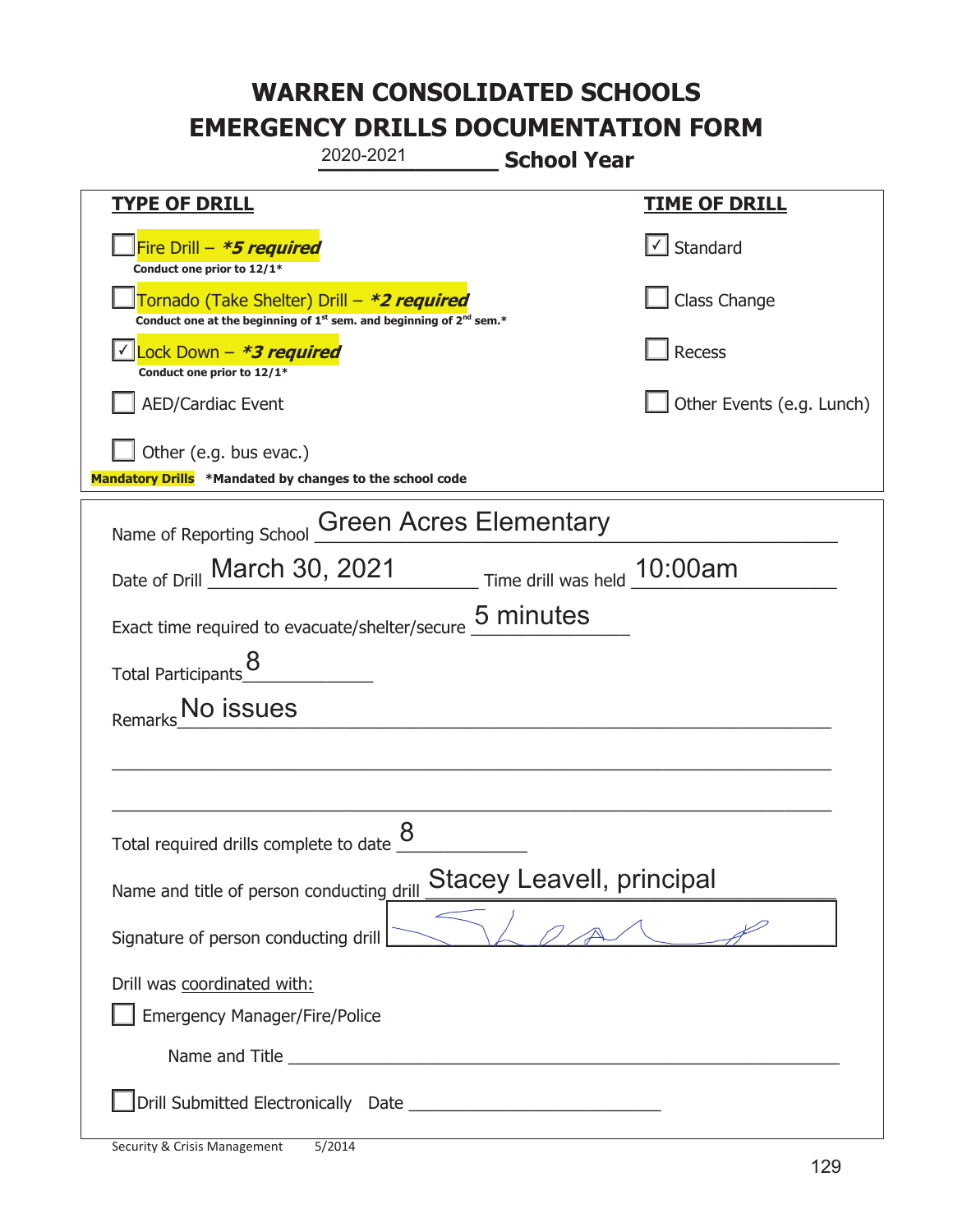|                                                                                    | 2020-2021                                                                                                                                                                                                                            | <b>School Year</b>          |                           |
|------------------------------------------------------------------------------------|--------------------------------------------------------------------------------------------------------------------------------------------------------------------------------------------------------------------------------------|-----------------------------|---------------------------|
| <b>TYPE OF DRILL</b>                                                               |                                                                                                                                                                                                                                      |                             | <b>TIME OF DRILL</b>      |
| Fire Drill - *5 required<br>Conduct one prior to 12/1*                             |                                                                                                                                                                                                                                      |                             | Standard                  |
| Tornado (Take Shelter) Drill – *2 required                                         | Conduct one at the beginning of 1 <sup>st</sup> sem. and beginning of 2 <sup>nd</sup> sem.*                                                                                                                                          |                             | Class Change              |
| Lock Down – <i>*<b>3 required</b></i><br>Conduct one prior to 12/1*                |                                                                                                                                                                                                                                      |                             | <b>Recess</b>             |
| <b>AED/Cardiac Event</b>                                                           |                                                                                                                                                                                                                                      |                             | Other Events (e.g. Lunch) |
| Other (e.g. bus evac.)<br>Mandatory Drills *Mandated by changes to the school code |                                                                                                                                                                                                                                      |                             |                           |
| Name of Reporting School                                                           | <b>Green Acres Elementary</b>                                                                                                                                                                                                        |                             |                           |
| Date of Drill March 24, 2021                                                       |                                                                                                                                                                                                                                      | Time drill was held _1:00pm |                           |
| Exact time required to evacuate/shelter/secure                                     |                                                                                                                                                                                                                                      | 3 minutes                   |                           |
| <b>Total Participants</b>                                                          |                                                                                                                                                                                                                                      |                             |                           |
| no issues<br>Remarks                                                               |                                                                                                                                                                                                                                      |                             |                           |
|                                                                                    |                                                                                                                                                                                                                                      |                             |                           |
|                                                                                    |                                                                                                                                                                                                                                      |                             |                           |
| Total required drills complete to date                                             |                                                                                                                                                                                                                                      |                             |                           |
| Name and title of person conducting drill                                          |                                                                                                                                                                                                                                      | <b>Stacey Leavell</b>       |                           |
| Signature of person conducting drill                                               |                                                                                                                                                                                                                                      | $\sim$ $\sim$ $\sim$        |                           |
| Drill was coordinated with:<br><b>Emergency Manager/Fire/Police</b>                |                                                                                                                                                                                                                                      |                             |                           |
|                                                                                    | Name and Title <b>contract the contract of the contract of the contract of the contract of the contract of the contract of the contract of the contract of the contract of the contract of the contract of the contract of the c</b> |                             |                           |
|                                                                                    |                                                                                                                                                                                                                                      |                             |                           |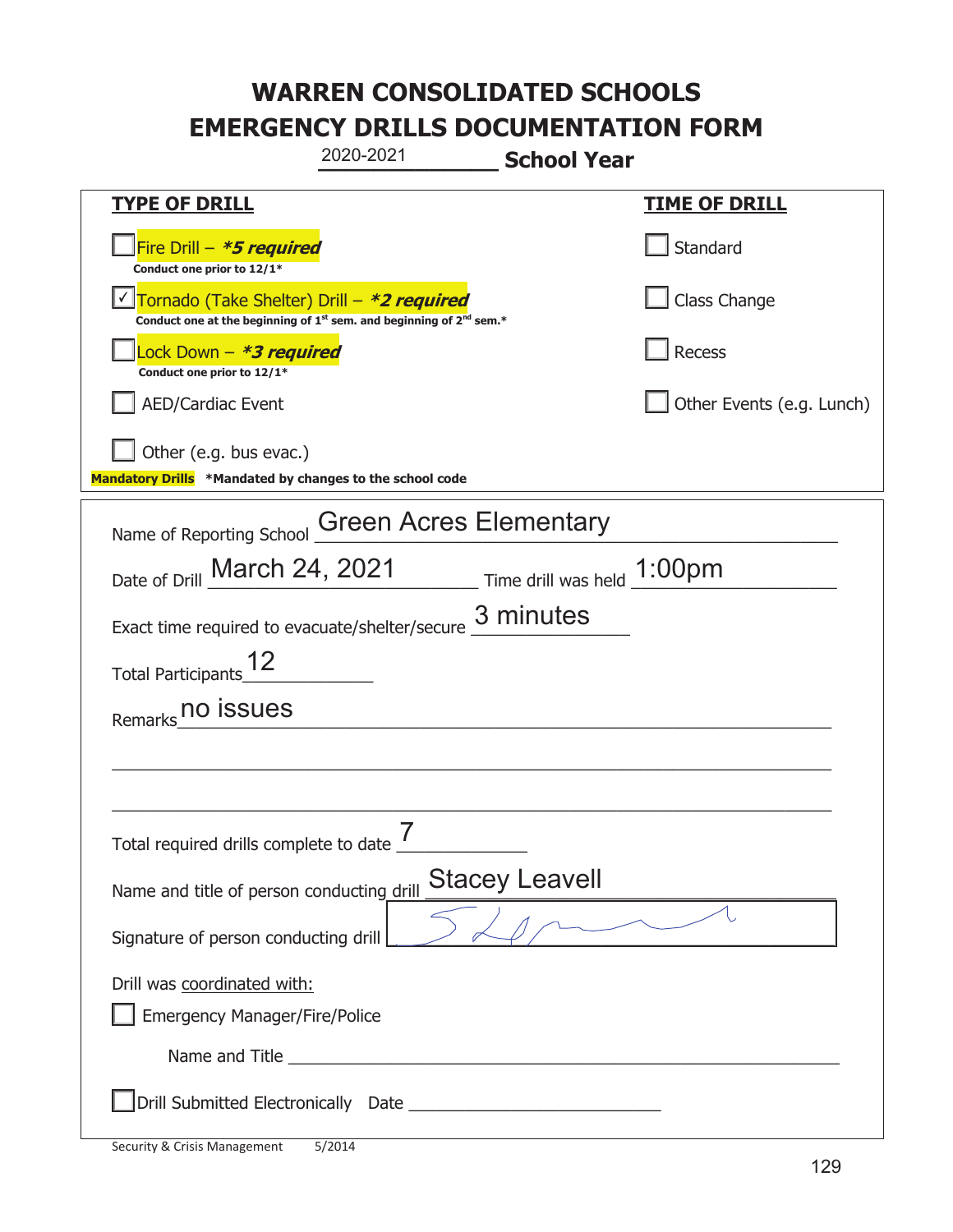|                                                                                    | 2020-2021                                                                                   | <b>School Year</b>    |                           |
|------------------------------------------------------------------------------------|---------------------------------------------------------------------------------------------|-----------------------|---------------------------|
| <b>TYPE OF DRILL</b>                                                               |                                                                                             |                       | <b>TIME OF DRILL</b>      |
| Fire Drill $-$ <i>*5 required</i><br>Conduct one prior to 12/1*                    |                                                                                             |                       | Standard                  |
| Tornado (Take Shelter) Drill – *2 required                                         | Conduct one at the beginning of 1 <sup>st</sup> sem. and beginning of 2 <sup>nd</sup> sem.* |                       | Class Change              |
| Lock Down - <b>*3 required</b><br>Conduct one prior to 12/1*                       |                                                                                             |                       | Recess                    |
| <b>AED/Cardiac Event</b>                                                           |                                                                                             |                       | Other Events (e.g. Lunch) |
| Other (e.g. bus evac.)<br>Mandatory Drills *Mandated by changes to the school code |                                                                                             |                       |                           |
| Name of Reporting School                                                           | <b>Green Acres Elementary</b>                                                               |                       |                           |
| Date of Drill 1/12/2021                                                            | Time drill was held 2:00                                                                    |                       |                           |
| Exact time required to evacuate/shelter/secure 10 minutes                          |                                                                                             |                       |                           |
| Total Participants                                                                 |                                                                                             |                       |                           |
| Remarks                                                                            | <u> 1989 - John Stein, mars and de Brandenberg (b. 1989)</u>                                |                       |                           |
|                                                                                    |                                                                                             |                       |                           |
| Total required drills complete to date $\leq$                                      |                                                                                             |                       |                           |
| Name and title of person conducting drill                                          |                                                                                             | <b>Stacey Leavell</b> |                           |
| Signature of person conducting drill                                               |                                                                                             |                       |                           |
| Drill was coordinated with:                                                        |                                                                                             |                       |                           |
| <b>Emergency Manager/Fire/Police</b>                                               |                                                                                             |                       |                           |
|                                                                                    |                                                                                             |                       |                           |
| $\sqrt{\phantom{a}}$ Drill Submitted Electronically Date $\_$ 1/12/2021            |                                                                                             |                       |                           |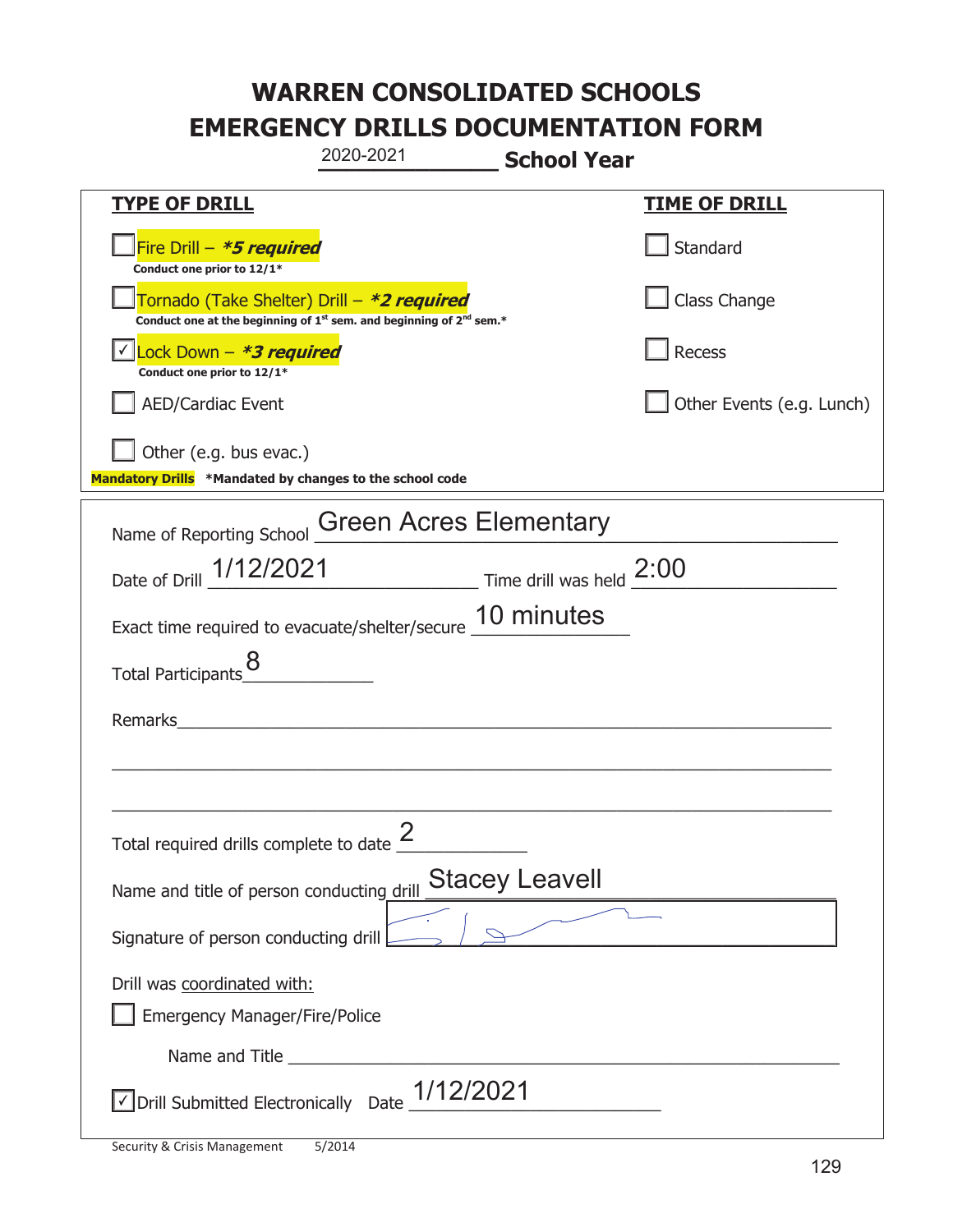|                                                                                    | 2020-2021                                                                                   | <b>School Year</b> |                           |
|------------------------------------------------------------------------------------|---------------------------------------------------------------------------------------------|--------------------|---------------------------|
| <b>TYPE OF DRILL</b>                                                               |                                                                                             |                    | <b>TIME OF DRILL</b>      |
| Fire Drill - *5 required<br>Conduct one prior to 12/1*                             |                                                                                             |                    | √ Standard                |
| √ Tornado (Take Shelter) Drill – *2 required                                       | Conduct one at the beginning of 1 <sup>st</sup> sem. and beginning of 2 <sup>nd</sup> sem.* |                    | Class Change              |
| Lock Down - *3 required<br>Conduct one prior to 12/1*                              |                                                                                             |                    | Recess                    |
| AED/Cardiac Event                                                                  |                                                                                             |                    | Other Events (e.g. Lunch) |
| Other (e.g. bus evac.)<br>Mandatory Drills *Mandated by changes to the school code |                                                                                             |                    |                           |
| Name of Reporting School                                                           | <b>Green Acres Elementary School</b>                                                        |                    |                           |
| Date of Drill 1/12/2021 Time drill was held 9:00am                                 |                                                                                             |                    |                           |
| Exact time required to evacuate/shelter/secure 5 minutes                           |                                                                                             |                    |                           |
| Total Participants_8                                                               |                                                                                             |                    |                           |
| Remarks                                                                            |                                                                                             |                    |                           |
|                                                                                    |                                                                                             |                    |                           |
|                                                                                    |                                                                                             |                    |                           |
| Total required drills complete to date                                             |                                                                                             |                    |                           |
| Name and title of person conducting_drill                                          | <b>Stacey Leavell</b>                                                                       |                    |                           |
| Signature of person conducting drill                                               |                                                                                             |                    |                           |
| Drill was coordinated with:                                                        |                                                                                             |                    |                           |
| <b>Emergency Manager/Fire/Police</b>                                               |                                                                                             |                    |                           |
|                                                                                    |                                                                                             |                    |                           |
| √ Drill Submitted Electronically Date                                              | 1/12/2021                                                                                   |                    |                           |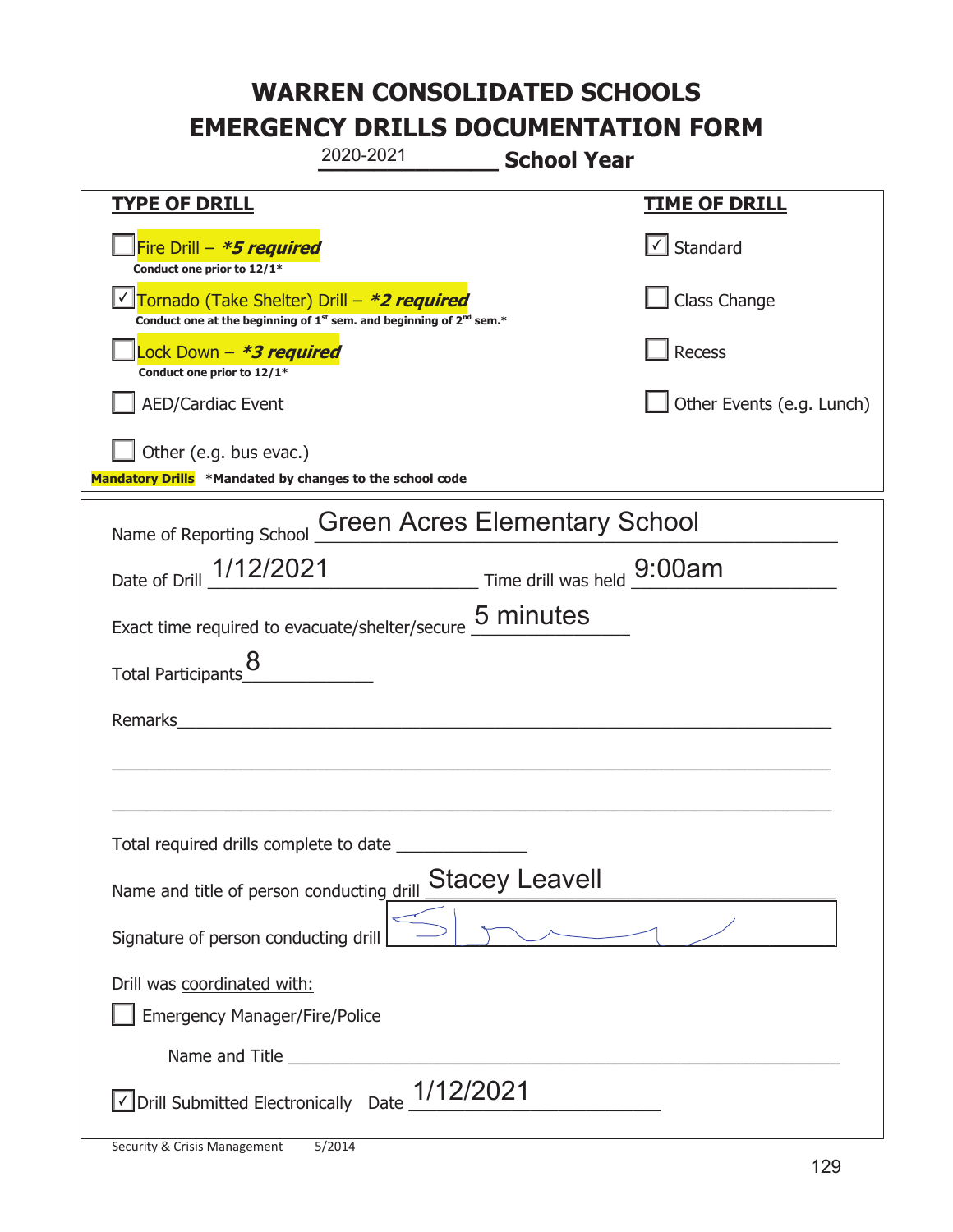|                                                                                                                                           | 2020-2021                                                                                                                                                                                                                            | <b>School Year</b>                 |                           |  |
|-------------------------------------------------------------------------------------------------------------------------------------------|--------------------------------------------------------------------------------------------------------------------------------------------------------------------------------------------------------------------------------------|------------------------------------|---------------------------|--|
| <b>TYPE OF DRILL</b>                                                                                                                      |                                                                                                                                                                                                                                      |                                    | <u>TIME OF DRILL</u>      |  |
| Fire Drill - *5 required<br>Conduct one prior to 12/1*                                                                                    |                                                                                                                                                                                                                                      |                                    | $\vert$ Standard          |  |
| Tornado (Take Shelter) Drill – *2 required<br>Conduct one at the beginning of 1 <sup>st</sup> sem. and beginning of 2 <sup>nd</sup> sem.* |                                                                                                                                                                                                                                      |                                    | Class Change              |  |
| Lock Down - *3 required<br>Conduct one prior to 12/1*                                                                                     |                                                                                                                                                                                                                                      |                                    | Recess                    |  |
| <b>AED/Cardiac Event</b>                                                                                                                  |                                                                                                                                                                                                                                      |                                    | Other Events (e.g. Lunch) |  |
| Other (e.g. bus evac.)<br>Mandatory Drills *Mandated by changes to the school code                                                        |                                                                                                                                                                                                                                      |                                    |                           |  |
| Name of Reporting School                                                                                                                  | <b>Green Acres Elementary</b>                                                                                                                                                                                                        |                                    |                           |  |
| Date of Drill 11/17/2020                                                                                                                  |                                                                                                                                                                                                                                      | $\_$ Time drill was held $1:00$ pm |                           |  |
| Exact time required to evacuate/shelter/secure                                                                                            |                                                                                                                                                                                                                                      | 10 Minutes                         |                           |  |
| Total Participants $\frac{20}{2}$                                                                                                         |                                                                                                                                                                                                                                      |                                    |                           |  |
| no issues<br>Remarks                                                                                                                      |                                                                                                                                                                                                                                      |                                    |                           |  |
|                                                                                                                                           |                                                                                                                                                                                                                                      |                                    |                           |  |
|                                                                                                                                           |                                                                                                                                                                                                                                      |                                    |                           |  |
| Total required drills complete to date                                                                                                    | 4                                                                                                                                                                                                                                    |                                    |                           |  |
| Name and title of person conducting drill                                                                                                 |                                                                                                                                                                                                                                      | <b>Stacey Leavell</b>              |                           |  |
| Signature of person conducting drill                                                                                                      |                                                                                                                                                                                                                                      |                                    |                           |  |
| Drill was coordinated with:                                                                                                               |                                                                                                                                                                                                                                      |                                    |                           |  |
| <b>Emergency Manager/Fire/Police</b>                                                                                                      |                                                                                                                                                                                                                                      |                                    |                           |  |
|                                                                                                                                           | Name and Title <b>contract the contract of the service of the contract of the contract of the contract of the contract of the contract of the contract of the contract of the contract of the contract of the contract of the co</b> |                                    |                           |  |
|                                                                                                                                           |                                                                                                                                                                                                                                      |                                    |                           |  |
| <b>Security &amp; Crisis Management</b>                                                                                                   | 5/2014                                                                                                                                                                                                                               |                                    | 129                       |  |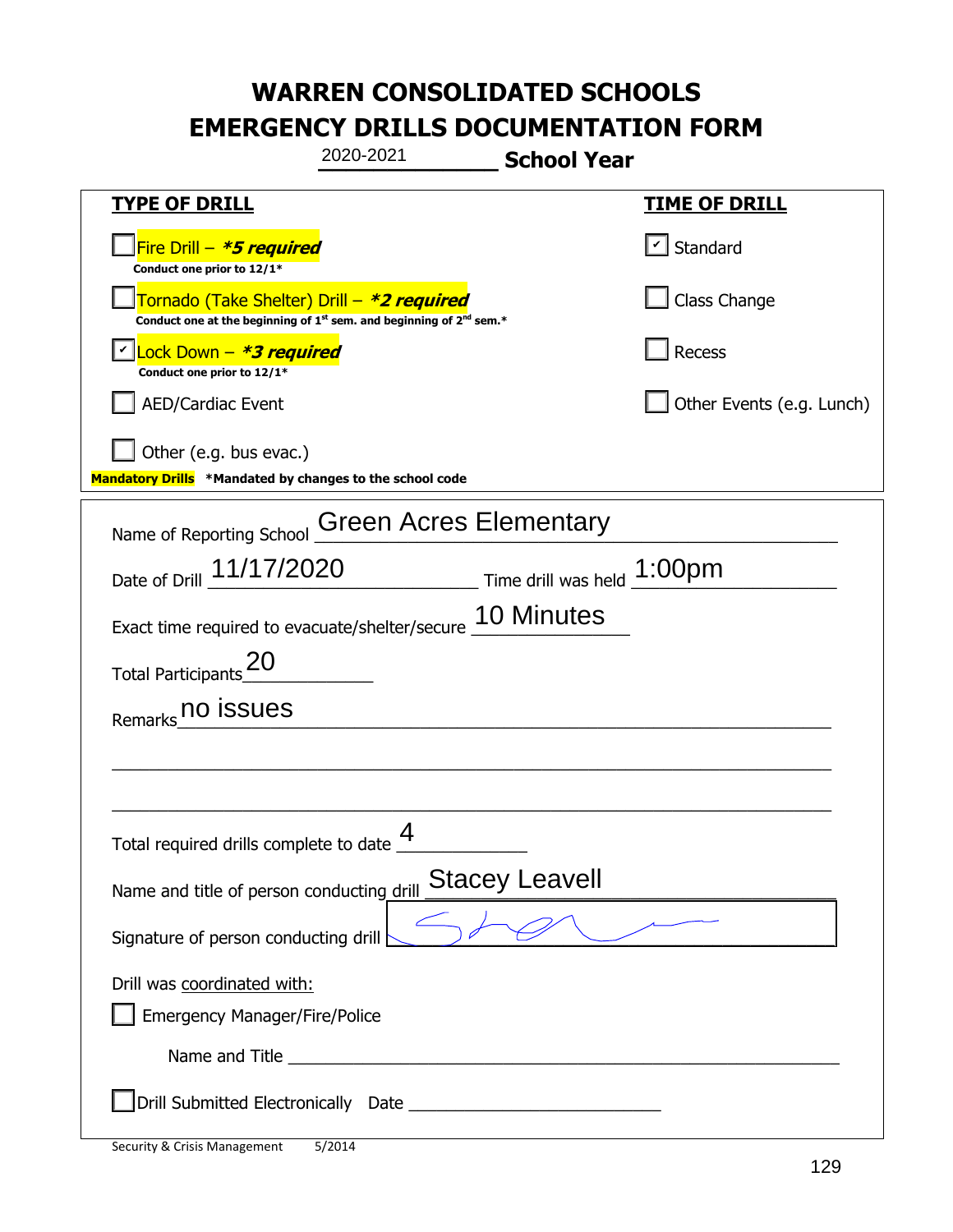|                                                                                                                                           | 2020-2021 | <b>School Year</b>    |                           |
|-------------------------------------------------------------------------------------------------------------------------------------------|-----------|-----------------------|---------------------------|
| <b>TYPE OF DRILL</b>                                                                                                                      |           |                       | <b>TIME OF DRILL</b>      |
| <u> √ Fire Drill – <i>*5 required</i></u><br>Conduct one prior to 12/1*                                                                   |           |                       | Standard                  |
| Tornado (Take Shelter) Drill – *2 required<br>Conduct one at the beginning of 1 <sup>st</sup> sem. and beginning of 2 <sup>nd</sup> sem.* |           |                       | Class Change              |
| Lock Down – <b>*3 required</b><br>Conduct one prior to 12/1*                                                                              |           |                       | Recess                    |
| <b>AED/Cardiac Event</b>                                                                                                                  |           |                       | Other Events (e.g. Lunch) |
| $\vert$ Other (e.g. bus evac.)<br>Mandatory Drills *Mandated by changes to the school code                                                |           |                       |                           |
| Name of Reporting School Green Acres Ele                                                                                                  |           |                       |                           |
| Date of Drill 11/11/2020 Time drill was held 9:30am                                                                                       |           |                       |                           |
| Exact time required to evacuate/shelter/secure 5 minutes                                                                                  |           |                       |                           |
| <b>Total Participants</b>                                                                                                                 |           |                       |                           |
| Remarks                                                                                                                                   |           |                       |                           |
|                                                                                                                                           |           |                       |                           |
|                                                                                                                                           |           |                       |                           |
| Total required drills complete to date $6 \overline{6}$                                                                                   |           |                       |                           |
| Name and title of person conducting drill                                                                                                 |           | <b>Stacey Leavell</b> |                           |
| Signature of person conducting drill                                                                                                      |           |                       |                           |
| Drill was coordinated with:                                                                                                               |           |                       |                           |
| Emergency Manager/Fire/Police                                                                                                             |           |                       |                           |
| Name and Title <b>audio century</b>                                                                                                       |           |                       |                           |
|                                                                                                                                           |           |                       |                           |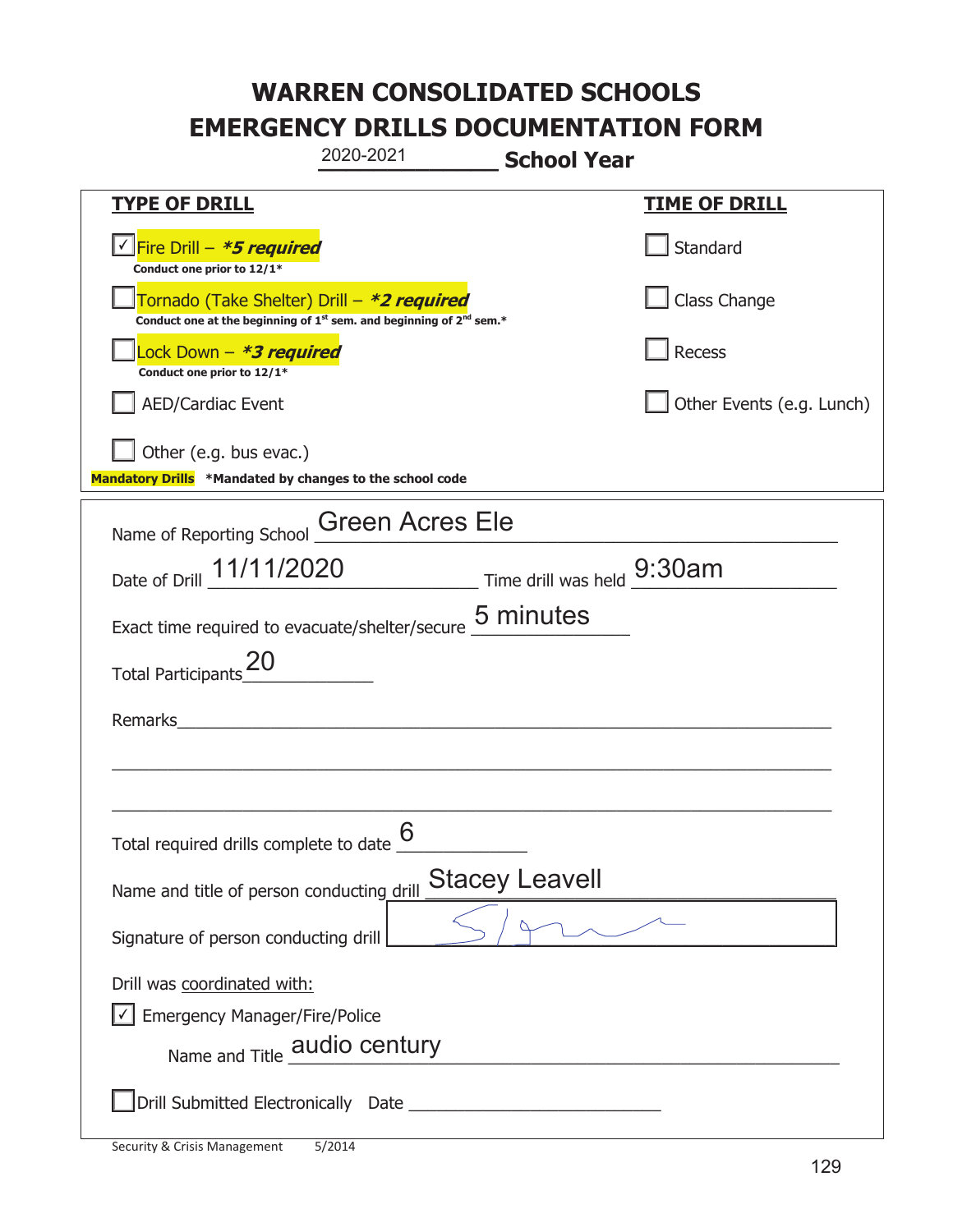|                                                                                    | 2020-2021                                                                                   | <b>School Year</b>    |                           |
|------------------------------------------------------------------------------------|---------------------------------------------------------------------------------------------|-----------------------|---------------------------|
| <b>TYPE OF DRILL</b>                                                               |                                                                                             |                       | <b>TIME OF DRILL</b>      |
| Fire Drill - *5 required<br>Conduct one prior to 12/1*                             |                                                                                             |                       | Standard                  |
| Tornado (Take Shelter) Drill – *2 required                                         | Conduct one at the beginning of 1 <sup>st</sup> sem. and beginning of 2 <sup>nd</sup> sem.* |                       | Class Change              |
| Lock Down - *3 required<br>Conduct one prior to 12/1*                              |                                                                                             |                       | Recess                    |
| <b>AED/Cardiac Event</b>                                                           |                                                                                             |                       | Other Events (e.g. Lunch) |
| Other (e.g. bus evac.)<br>Mandatory Drills *Mandated by changes to the school code |                                                                                             |                       |                           |
| Name of Reporting School Green Acres Ele                                           |                                                                                             |                       |                           |
| Date of Drill 10/15/2020 Time drill was held 12:15                                 |                                                                                             |                       |                           |
| Exact time required to evacuate/shelter/secure 5 minutes                           |                                                                                             |                       |                           |
| <b>Total Participants</b>                                                          |                                                                                             |                       |                           |
| Remarks                                                                            |                                                                                             |                       |                           |
|                                                                                    |                                                                                             |                       |                           |
| Total required drills complete to date $\underline{\mathsf{5}}$                    |                                                                                             |                       |                           |
| Name and title of person conducting drill                                          |                                                                                             | <b>Stacey Leavell</b> |                           |
| Signature of person conducting drill                                               |                                                                                             |                       |                           |
| Drill was coordinated with:                                                        |                                                                                             |                       |                           |
| <b>Emergency Manager/Fire/Police</b>                                               |                                                                                             |                       |                           |
| Name and Title <b>audio centry</b>                                                 |                                                                                             |                       |                           |
|                                                                                    |                                                                                             |                       |                           |